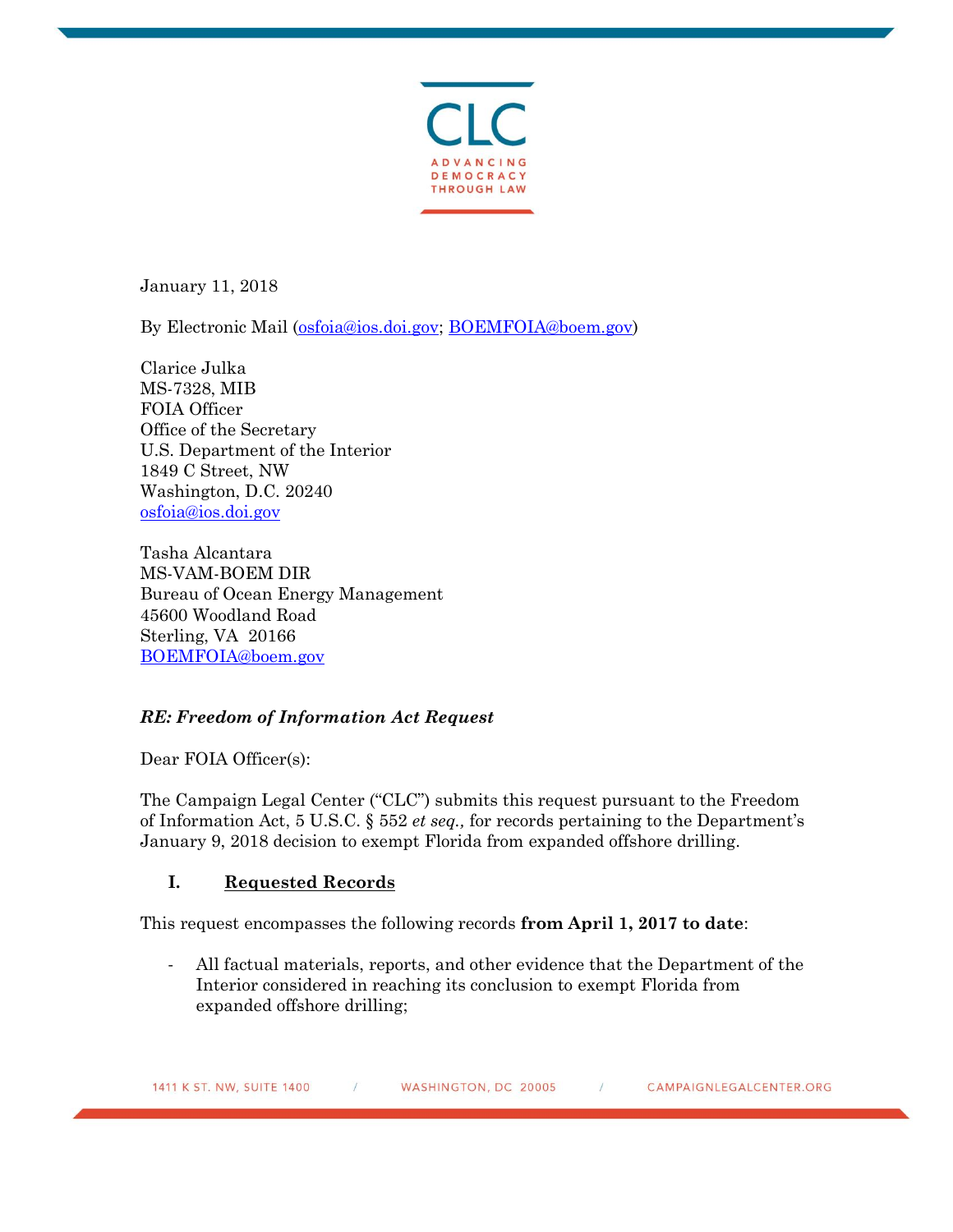- The written request that Secretary Ryan Zinke told the *Washington Post* he received from Governor Scott in which Scott "expressed in writing a desire to have a meeting," according to the Secretary;<sup>1</sup>
- All correspondence with the office of Florida Governor Rick Scott;
- All correspondence with the White House regarding the decision to exempt Florida from expanded offshore drilling.

The request also encompasses the following records **from January 4, 2018 to date**:

- All correspondence mentioning Governor Rick Scott;
- All correspondence mentioning "Florida";
- All correspondence mentioning "Mar-a-Lago";
- All correspondence mentioning "Palm Beach";
- All correspondence mentioning "Golf Club";
- All correspondence mentioning "Doral";
- All correspondence mentioning "Miami";
- All correspondence mentioning "Jupiter";
- All correspondence mentioning "Trump Towers";
- All correspondence mentioning "Sunny Isles";
- All correspondence mentioning "National Outer Continental Shelf Oil and Gas Leasing Program";
- All correspondence mentioning "National OCS Program";
- All correspondence mentioning "OCS Program."

This request encompasses both digital and physical records.

Please note that this request applies to all emails, sent and received, on governmental email addresses, as well as to all emails, sent and received, on all other email addresses and accounts used to conduct official business.

If some portions of the requested records are exempt from disclosure, please disclose any reasonably segregable non-exempt portions of the requested records. 5 U.S.C. § 552(b). If any portion of the requested records is exempt from disclosure, please provide an index of the withheld materials as required under *Vaughn v. Rosen*, 484 F.2d 820 (D.C. Cir. 1973), cert. denied, 415 U.S. 977 (1972).

# **II. Background**

On January 9, 2017, Secretary Zinke announced that he had decided to "remov[e] Florida from consideration for any new oil and gas platforms."<sup>2</sup> This announcement

 $\overline{\phantom{a}}$ <sup>1</sup> *See* David Weigel, Darryl Fears, and John Wagner, *Decision to exempt Florida from offshore drilling prompts bipartisan uproar*, WASH. POST (Jan. 10, 2018), [https://www.washingtonpost.com/politics/decision-to-exempt-florida-from-offshore-drilling](https://www.washingtonpost.com/politics/decision-to-exempt-florida-from-offshore-drilling-prompts-bipartisan-uproar/2018/01/10/1f5befa4-f625-11e7-beb6-c8d48830c54d_story.html?hpid=hp_rhp-top-table-main_drillingpolitics-840pm%3Ahomepage%2Fstory&utm_term=.a9cf45bb472a)[prompts-bipartisan-uproar/2018/01/10/1f5befa4-f625-11e7-beb6](https://www.washingtonpost.com/politics/decision-to-exempt-florida-from-offshore-drilling-prompts-bipartisan-uproar/2018/01/10/1f5befa4-f625-11e7-beb6-c8d48830c54d_story.html?hpid=hp_rhp-top-table-main_drillingpolitics-840pm%3Ahomepage%2Fstory&utm_term=.a9cf45bb472a) c8d48830c54d story.html?hpid=hp\_rhp-top-table-main\_drillingpolitics-[840pm%3Ahomepage%2Fstory&utm\\_term=.a9cf45bb472a.](https://www.washingtonpost.com/politics/decision-to-exempt-florida-from-offshore-drilling-prompts-bipartisan-uproar/2018/01/10/1f5befa4-f625-11e7-beb6-c8d48830c54d_story.html?hpid=hp_rhp-top-table-main_drillingpolitics-840pm%3Ahomepage%2Fstory&utm_term=.a9cf45bb472a)

<sup>2</sup> Secretary Ryan Zinke, *Read my full statement*, TWITTER (Jan. 9,. 2017), [https://twitter.com/SecretaryZinke/status/950876846698180608.](https://twitter.com/SecretaryZinke/status/950876846698180608)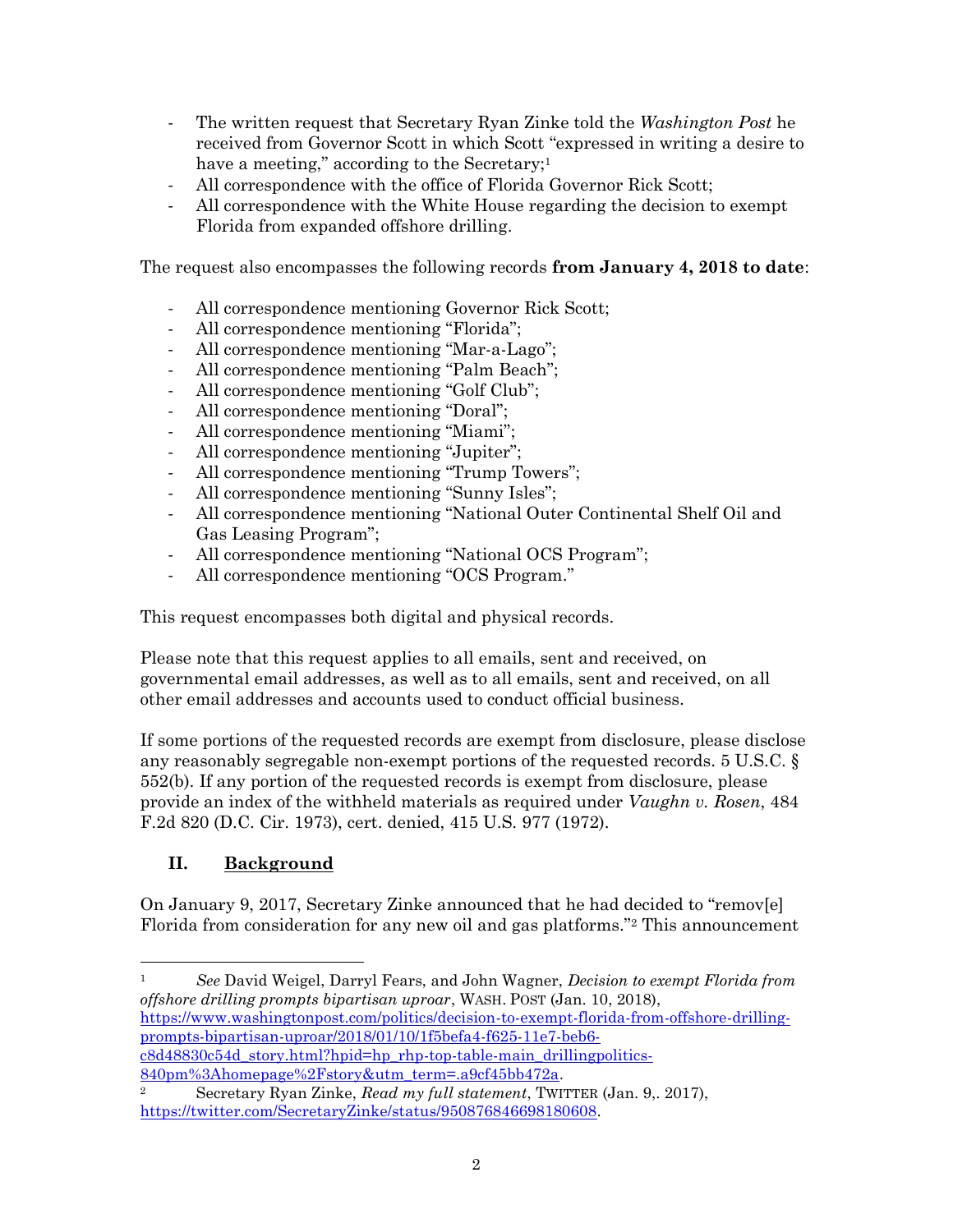came five days after the administration announced the opening up of formerly protected coastal waters to offshore drilling.<sup>3</sup>

Since the January 9th announcement, the decision has been the subject of extreme media interest.**<sup>4</sup>** It has also prompted a number of statements by public officials, including governors and other officeholders, questioning the decision.<sup>5</sup>

# **III. Application for Fee Waiver or Limitation of Fees**

#### **A. The request is made for non-commercial purposes and will contribute significantly to public understanding of the operations or activities of government.**

FOIA provides that the agency shall furnish requested records without or at reduced charge if "disclosure of the information is in the public interest because it is likely to contribute significantly to public understanding of the operations or activities of the government and is not primarily in the commercial interest of the requester." 5 U.S.C.  $\S 552(a)(4)(A)(iii)$ .

As described above in Part II, the requested materials involve matters of significant public interest. Records likely to be disclosed in response to this request will contribute significantly to the public's understanding of the Department's decision to exempt Florida from offshore drilling. These details are not already publicly available and the records would provide a more thorough public understanding of the operations of the government.

CLC will use records responsive to this request in the creation of widely disseminated materials and analysis that will educate the public about these matters and the operations of the government. CLC anticipates analyzing the

l

<sup>3</sup> Lisa Friedman, *Trump Moves to Open Nearly All Offshore Waters to Drilling*, N.Y. TIMES (Jan. 4, 2018), [https://www.nytimes.com/2018/01/04/climate/trump-offshore](https://www.nytimes.com/2018/01/04/climate/trump-offshore-drilling.html)[drilling.html.](https://www.nytimes.com/2018/01/04/climate/trump-offshore-drilling.html)

<sup>4</sup> *See, e.g.*, Weigel, Fears, and Wagner, *supra* note 1; Richard Gonzales, *Interior Secretary Zinke: Florida Offshore Oil Drilling is 'Off the Table,'* NPR (Jan. 9, 2018), [https://www.npr.org/sections/thetwo-way/2018/01/09/576938087/interior-secretary-zinke](https://www.npr.org/sections/thetwo-way/2018/01/09/576938087/interior-secretary-zinke-florida-offshore-oil-drilling-is-off-the-table)[florida-offshore-oil-drilling-is-off-the-table;](https://www.npr.org/sections/thetwo-way/2018/01/09/576938087/interior-secretary-zinke-florida-offshore-oil-drilling-is-off-the-table) Coral Davenport, *Florida Is Exempted From Coastal Drilling. Other States Ask, 'Why Not Us?'* N.Y. TIMES (Jan. 10, 2018), [https://www.nytimes.com/2018/01/10/climate/coastal-drilling-florida-exempt-zinke.html;](https://www.nytimes.com/2018/01/10/climate/coastal-drilling-florida-exempt-zinke.html) Associated Press, *Florida dropped from offshore oil drilling plan after Republican governor intervenes*, NBC News (Jan. 9, 2018), [https://www.nbcnews.com/news/us-news/florida](https://www.nbcnews.com/news/us-news/florida-dropped-offshore-oil-drilling-plan-after-republican-governor-intervenes-n836326)[dropped-offshore-oil-drilling-plan-after-republican-governor-intervenes-n836326.](https://www.nbcnews.com/news/us-news/florida-dropped-offshore-oil-drilling-plan-after-republican-governor-intervenes-n836326)

<sup>5</sup> *See, e.g.*, Andrew Cuomo, *New York doesn't want drilling*, TWITTER (Jan. 9, 2018); Xavier Becerra, *California is also 'unique*,' TWITTER (Jan. 9, 2018), [https://twitter.com/AGBecerra/status/950889680962138112;](https://twitter.com/AGBecerra/status/950889680962138112) Phil Murphy, *We'd like equal treatment for NJ*, TWITTER (Jan. 10, 2018), [https://twitter.com/PhilMurphyNJ/status/951102361359081472.](https://twitter.com/PhilMurphyNJ/status/951102361359081472)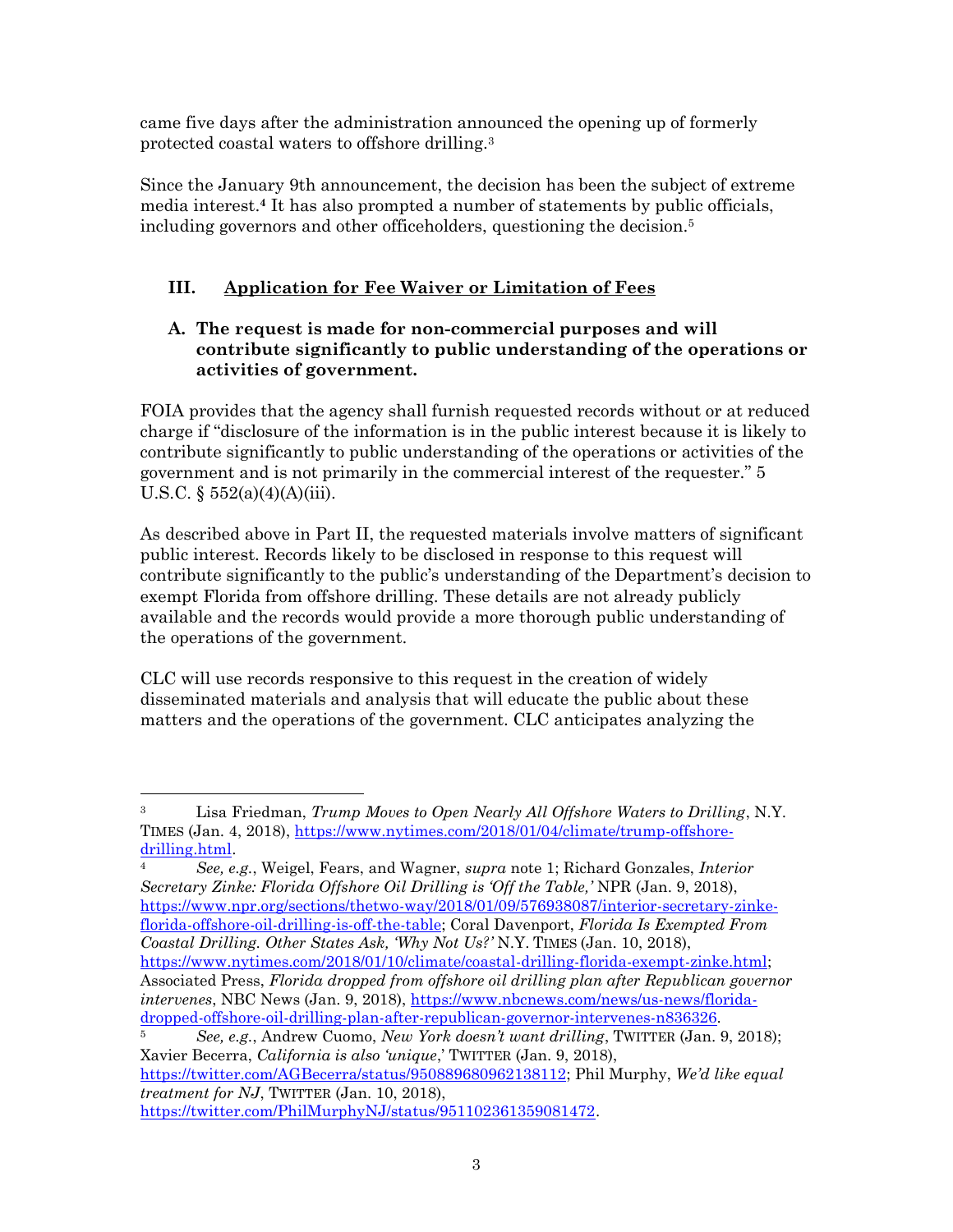materials gathered through this FOIA request to develop reports,<sup>6</sup> write blogs,<sup>7</sup> and author op-eds.<sup>8</sup> CLC's research and reports are widely disseminated on its blog,<sup>9</sup> through its own website,<sup>10</sup> through social media platforms like Facebook<sup>11</sup> and Twitter,<sup>12</sup> and regular emails to its supporters, among other communications outlets.<sup>13</sup>

CLC staff have significant knowledge in ethics and government accountability, and news media regularly rely upon CLC's analysis and expertise.<sup>14</sup> In addition to its own blogs and reports, CLC anticipates analyzing the requested records and disseminating the materials among traditional news outlets.

Requester CLC is a non-profit public interest organization organized under Section 501(c)(3) of the Internal Revenue Code and this request is made for non-commercial purposes.

*Inauguration and Transition Funding,* Campaign Legal Center blog (Jan. 19, 2017), [http://www.campaignlegalcenter.org/news/blog/filling-swamp-inauguration-and-transition](http://www.campaignlegalcenter.org/news/blog/filling-swamp-inauguration-and-transition-funding)[funding;](http://www.campaignlegalcenter.org/news/blog/filling-swamp-inauguration-and-transition-funding)

l

<sup>6</sup> *See, e.g*., Lawrence M. Noble and Brendan M. Fischer, *Funding the Presidential Nominating Conventions: How a Trickle of Money Turned Into a Flood*, Campaign Legal Center (July 26, 2016),

[http://www.campaignlegalcenter.org/sites/default/files/Funding%20the%20Presidential%20N](http://www.campaignlegalcenter.org/sites/default/files/Funding%20the%20Presidential%20Nominating%20Conventions%20Report.pdf) [ominating%20Conventions%20Report.pdf.](http://www.campaignlegalcenter.org/sites/default/files/Funding%20the%20Presidential%20Nominating%20Conventions%20Report.pdf)

<sup>7</sup> *See, e.g*., Brendan M. Fischer, *How Trump's Plan to Repeal the Johnson Amendment Could Unleash 'Super Dark Money' Into Our Elections*, Campaign Legal Center blog (Feb. 3, 2017), [http://www.campaignlegalcenter.org/news/blog/how-trump-s-plan-repeal-johnson](http://www.campaignlegalcenter.org/news/blog/how-trump-s-plan-repeal-johnson-amendment-could-unleash-super-dark-money-our-elections)[amendment-could-unleash-super-dark-money-our-elections;](http://www.campaignlegalcenter.org/news/blog/how-trump-s-plan-repeal-johnson-amendment-could-unleash-super-dark-money-our-elections) *Filling the Swamp:* 

<sup>8</sup> *See, e.g.,* Trevor Potter, *Donald Trump Hasn't Solved Any of His Conflicts of Interest,*  WASH. POST (Jan. 11, 2017),

[https://www.washingtonpost.com/posteverything/wp/2017/01/11/donald-trump-hasnt-solved](https://www.washingtonpost.com/posteverything/wp/2017/01/11/donald-trump-hasnt-solved-any-of-his-conflicts-of-interest/?utm_term=.0e80b538fb8f)[any-of-his-conflicts-of-interest/?utm\\_term=.0e80b538fb8f.](https://www.washingtonpost.com/posteverything/wp/2017/01/11/donald-trump-hasnt-solved-any-of-his-conflicts-of-interest/?utm_term=.0e80b538fb8f)

<sup>9</sup> *See* Campaign Legal Center blog at [http://www.campaignlegalcenter.org/news/262.](http://www.campaignlegalcenter.org/news/262) <sup>10</sup> *See* Campaign Legal Center "Reference Materials" library,

[http://www.campaignlegalcenter.org/research/reference-materials.](http://www.campaignlegalcenter.org/research/reference-materials)

<sup>11</sup> <https://www.facebook.com/CampaignLegalCenter/>

<sup>12</sup> <https://twitter.com/CampaignLegal>

<sup>13</sup> *See* Campaign Legal Center blog at MEDIUM, [https://medium.com/clc-blog.](https://medium.com/clc-blog)

<sup>14</sup> *See, e.g.,* Elizabeth Williamson, *Highflying Mnuchins Take the Country for a Ride*,

N.Y. TIMES (Sept. 14, 2017), [https://www.nytimes.com/2017/09/14/opinion/mnuchin-funds](https://www.nytimes.com/2017/09/14/opinion/mnuchin-funds-honeymoon.html)[honeymoon.html;](https://www.nytimes.com/2017/09/14/opinion/mnuchin-funds-honeymoon.html) Walter M. Shaub, Jr., *Walter Shaub: How to Restore Government Ethics in the Trump Era*, N.Y. TIMES (July 18, 2017),

[https://www.nytimes.com/2017/07/18/opinion/walter-shaub-how-to-restore-government](https://www.nytimes.com/2017/07/18/opinion/walter-shaub-how-to-restore-government-ethics-in-the-trump-era.html)[ethics-in-the-trump-era.html;](https://www.nytimes.com/2017/07/18/opinion/walter-shaub-how-to-restore-government-ethics-in-the-trump-era.html) Philip Bump, *Why Ben Carson's appearance in Phoenix was likely a violation of federal law*, WASHINGTON POST (Aug. 23, 2017),

[https://www.washingtonpost.com/news/politics/wp/2017/08/23/why-ben-carsons-appearance](https://www.washingtonpost.com/news/politics/wp/2017/08/23/why-ben-carsons-appearance-in-phoenix-was-likely-a-violation-of-federal-law/?utm_term=.175a1f707481)[in-phoenix-was-likely-a-violation-of-federal-law/?utm\\_term=.175a1f707481;](https://www.washingtonpost.com/news/politics/wp/2017/08/23/why-ben-carsons-appearance-in-phoenix-was-likely-a-violation-of-federal-law/?utm_term=.175a1f707481) Manu Raju,

*Trump's Cabinet Pick Invested in Company, Then Introduced a Bill to Help It, CNN (Jan. 17,* 2017), [http://www.cnn.com/2017/01/16/politics/tom-price-bill-aiding-company/;](http://www.cnn.com/2017/01/16/politics/tom-price-bill-aiding-company/) Christina Wilkie and Paul Blumenthal, *Trump Just Completely Entangled His Business and the U.S.* 

*Government*, HUFFINGTON POST (Jan. 11, 2017), [http://www.huffingtonpost.com/entry/trump](http://www.huffingtonpost.com/entry/trump-business-conflicts-of-interests-treasury_us_5876928de4b092a6cae4ec7b)[business-conflicts-of-interests-treasury\\_us\\_5876928de4b092a6cae4ec7b](http://www.huffingtonpost.com/entry/trump-business-conflicts-of-interests-treasury_us_5876928de4b092a6cae4ec7b)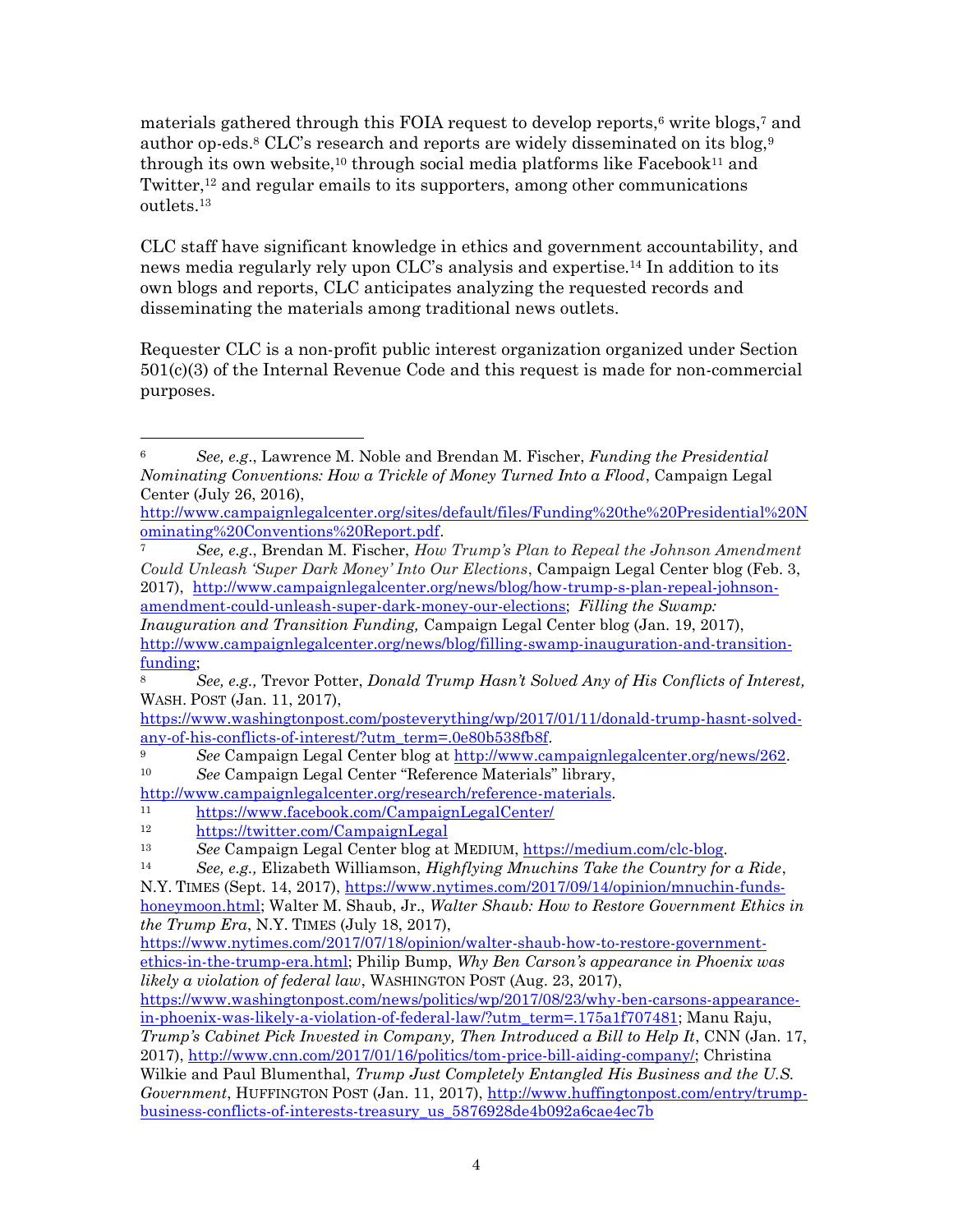As such, we request that any applicable fees associated with this request be waived pursuant to 5 U.S.C. §  $552(a)(4)(A)(iii)$ . A fee waiver in this instance would fulfill Congress' intent in amending the FOIA. *See Judicial Watch, Inc. v. Rossotti*, 326 F.3d 1309, 1312 (D.C. Cir. 2003) ("Congress amended FOIA to ensure that it be liberally construed in favor of waivers for noncommercial requesters." (quotation marks omitted)).

#### **B. CLC qualifies for a fee waiver as a "representative of the news media."**

CLC additionally requests that it not be charged search or review fees for this request because the organization meets the definition of a "representative of the news media" for purposes of the FOIA, since CLC "gathers information of potential interest to a segment of the public, uses its editorial skills to turn the raw materials into a distinct work, and distributes that work to an audience." 5 U.S.C. §  $552(a)(4)(A)(ii)(II)$ -(III).

As the D.C. Circuit has held, the "representative of the news media" test is focused on the requestor rather than the specific FOIA request. *Cause of Action v. F.T.C.,* 799 F.3d 1108, 1121 (D.C. Cir. 2015). CLC satisfies this test because (as noted in Part III(A)) CLC applies its expertise and editorial skills to turn raw materials into reports, articles, and op-eds that are widely disseminated on its blog,<sup>15</sup> through its own website,<sup>16</sup> through social media platforms and regular emails to its supporters, and through other communications outlets.<sup>17</sup> CLC additionally applies editorial skill to analyze and disseminate materials to other news media outlets, which regularly cite and rely upon CLC's work. The D.C. Circuit has held that an requester may qualify as a news media entity if it "'distribute[s] [its] work' by issuing press releases to media outlets in order to reach the public indirectly" 799 F.3d. at 1125-26.

Courts have found that other organizations with functionally similar missions and engaged in similar public education activities qualify as "representatives of the news media," even if engaged in litigation or other advocacy beyond educating the public about the operations of government. *See e.g. Cause of Action v. F.T.C.,* 799 F.3d 1108, 1121-25 (D.C. Cir. 2015) (finding a public interest advocacy organization that comments to other media outlets about documents it obtains under FOIA a news media requester); *Judicial Watch, Inc. v. DOJ*, 133 F. Supp. 2d 52, 53-54 (D.D.C. 2000) (finding "public interest law firm" Judicial Watch a news media requester); *Elec. Privacy Info. Ctr. V. DOD,* 241 F. Supp. 2d 5, 10-15 (D.D.C. 2003) (finding nonprofit public interest group that published a biweekly email newsletter a news media requester).

"It is critical that the phrase 'representative of the news media' be interpreted broadly if the act is work as expected, . . . In fact, *any person or organization which regularly publishes or disseminates information to the public . . . should qualify for*

l

<sup>15</sup> *See* Campaign Legal Center blog at [http://www.campaignlegalcenter.org/news/262.](http://www.campaignlegalcenter.org/news/262) <sup>16</sup> *See* Campaign Legal Center "Reference Materials" library, [http://www.campaignlegalcenter.org/research/reference-materials.](http://www.campaignlegalcenter.org/research/reference-materials)

<sup>17</sup> *See* Campaign Legal Center, MEDIUM, [https://medium.com/clc-blog.](https://medium.com/clc-blog)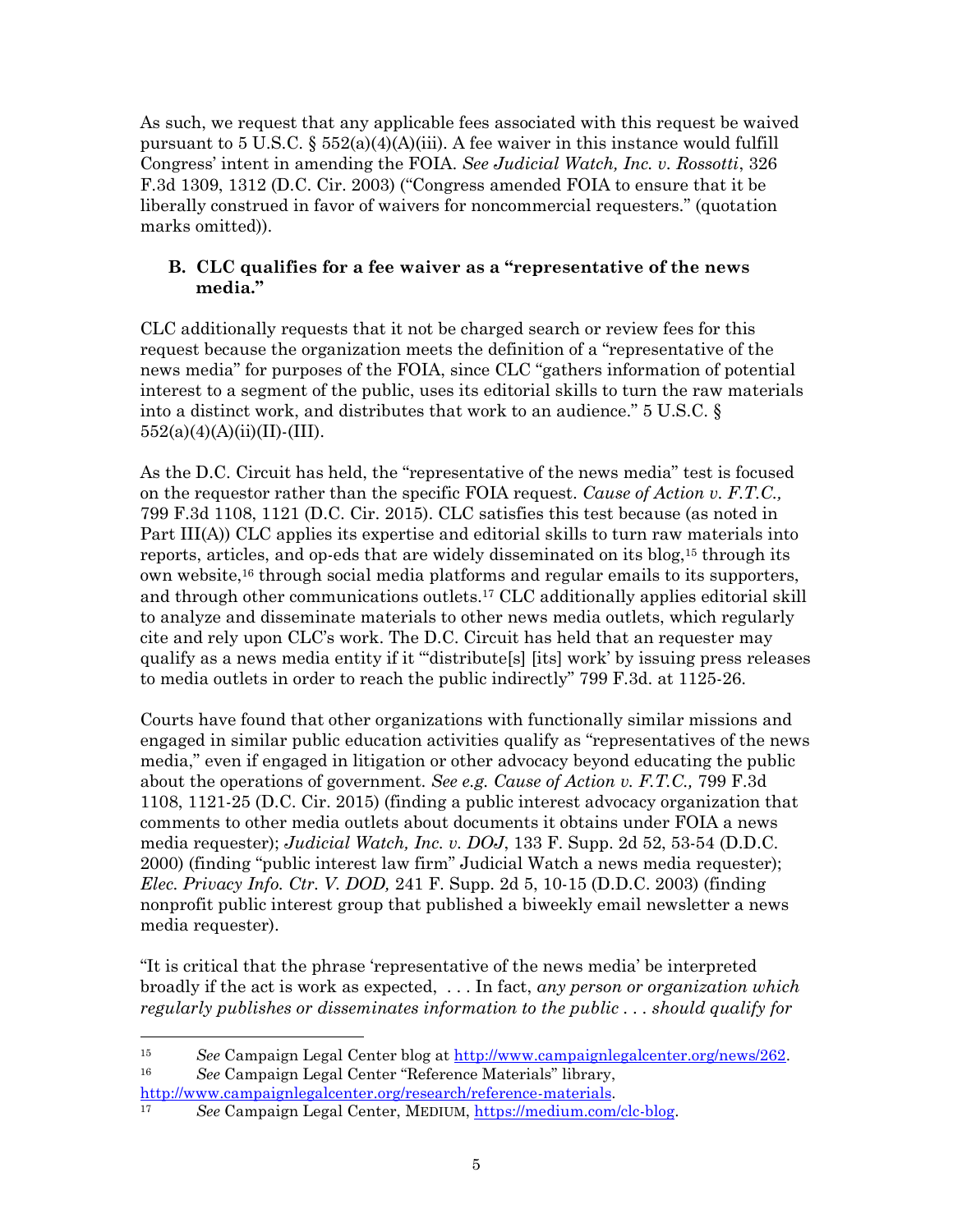*waivers as a 'representative of the news media*.'" 132 Cong. Rec. S14298 (daily ed. Sept. 30, 1986), cited in *Nat'l Sec. Archive v. U.S. Dep't of Def*., 880 F.2d 1381, 1386 (D.C. Cir. 1989).

In the event the fee waiver is not granted, I may not be charged for the first two hours of search time, or for the first hundred pages of duplication. Please contact me and advise me of the cost of this request if processing costs exceed \$100.

## **IV. Application for Expedited Processing**

I request that the processing of this request be expedited pursuant to 28 C.F.R. §  $16.5(e)(1)(iv)$ .

As described in Part II, the subject of the request involves a matter of significant public interest.<sup>18</sup>

I certify that my statements concerning the need for expedited processing are true and correct to the best of my knowledge and belief.

\* \* \*

In order to expedite delivery of these requested documents and in order to reduce possible fees incurred, I am requesting that these documents be delivered to me either digitally via email (in PDF format), or on a data disk via the U.S. Postal Service.

#### **Please email copies of responsive documents to:**

**[mchrist@campaignlegalcenter.org](mailto:mchrist@campaignlegalcenter.org)**

**Or, please mail copies of responsive documents to:** 

**Maggie Christ Campaign Legal Center 1411 K St NW, Suite 1400 Washington, D.C. 20005**

Should you elect, for any reason, to withhold, redact, or deny the release of any record responsive to this request, I request that you provide me with an explanation for each withholding/redaction, along with pertinent legal citations.

Please confirm receipt of this request and provide me with an estimate of processing time.

Thank you.

Sincerely,

 $\overline{\phantom{a}}$ 

<sup>18</sup> *See* sources cited *supra* at nn. 4, 5.